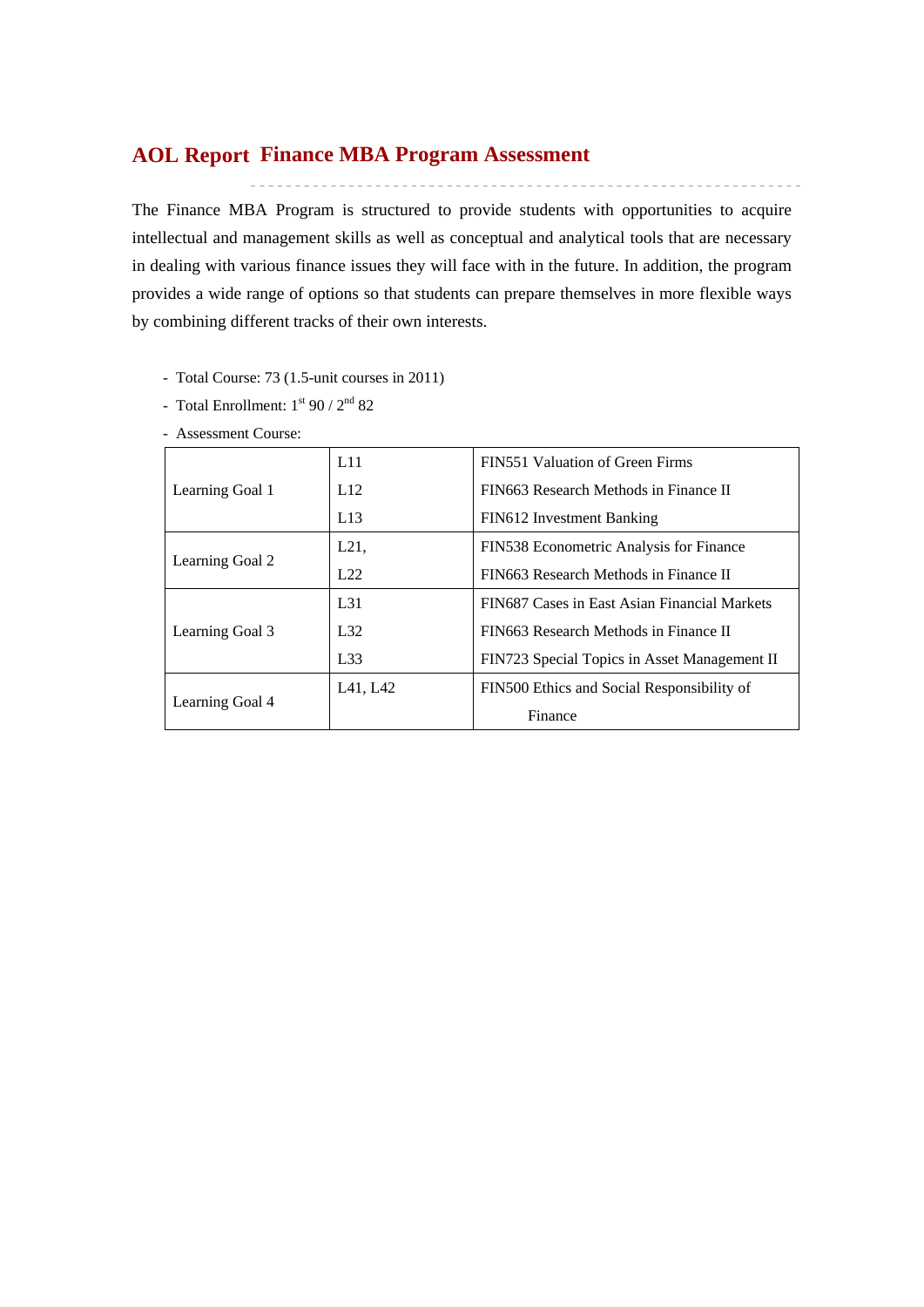# *Overview of assessment*

| <b>Finance-MBA Program Assessment: Learning Goal 1</b>                                                                      |                                        |                                                                                                |  |  |  |  |  |  |  |  |
|-----------------------------------------------------------------------------------------------------------------------------|----------------------------------------|------------------------------------------------------------------------------------------------|--|--|--|--|--|--|--|--|
| Our graduates will be effective communicators.                                                                              |                                        |                                                                                                |  |  |  |  |  |  |  |  |
| <b>Learning Objective</b>                                                                                                   | <b>Sample</b>                          | <b>Methods</b>                                                                                 |  |  |  |  |  |  |  |  |
| (L11) Our student will produce professional<br>business or academic documents.<br>(L12) Our students will deliver effective | Student enrolled in<br>$FIN551(N=20),$ | - (L11) Course-embedded<br>assignment evaluation by<br>faculty<br>- (L12) Term paper and class |  |  |  |  |  |  |  |  |
| presentation accompanied with proper media<br>technology.<br>(L13) Our students will demonstrate effective                  | FIN663 $(N=43)$ ,                      | presentation evaluation by<br>faculty                                                          |  |  |  |  |  |  |  |  |
| interpersonal communication in a team setting.                                                                              | $FIN612(N=18)$                         | - (L13) Project evaluation by<br>faculty                                                       |  |  |  |  |  |  |  |  |

#### Finding

- Average scores for L11, L12 and L13 are 2.65, 2.14 and 2.39, respectively

\* 1 (Fails to Meet Expectations) 2 (Meets Expectations) 3 (Exceed Expectations)

**-** L11, L12, L13 meet expectations successfully.

### **Finance-MBA Program Assessment: Learning Goal 2**

# **Our graduates will command analytical thinking in solving complex financial decision making problems.**

| <b>Learning Objective</b>                                                                                                                                                                                             | <b>Sample</b>                                           | <b>Methods</b>                                                                                                          |
|-----------------------------------------------------------------------------------------------------------------------------------------------------------------------------------------------------------------------|---------------------------------------------------------|-------------------------------------------------------------------------------------------------------------------------|
| (L21) Our student will have basic quantitative<br>skills for research.<br>(L22) Our students will use appropriate<br>quantitative analytical techniques to<br>identify problems in finance and develop a<br>solution. | Student enrolled in<br>FIN538 (N=44)<br>$FIN663 (N=43)$ | - (L21) Course-embedded test<br>evaluation by faculty<br>- (L22) Course-embedded<br>assignment evaluation by<br>faculty |

Findings

- Using assessment rubric by faculty, the average score for L21 was 2.11 and the average for L22 was 2.27.

\* 1 (Fails to Meet Expectations) 2 (Meets Expectations) 3 (Exceed Expectations)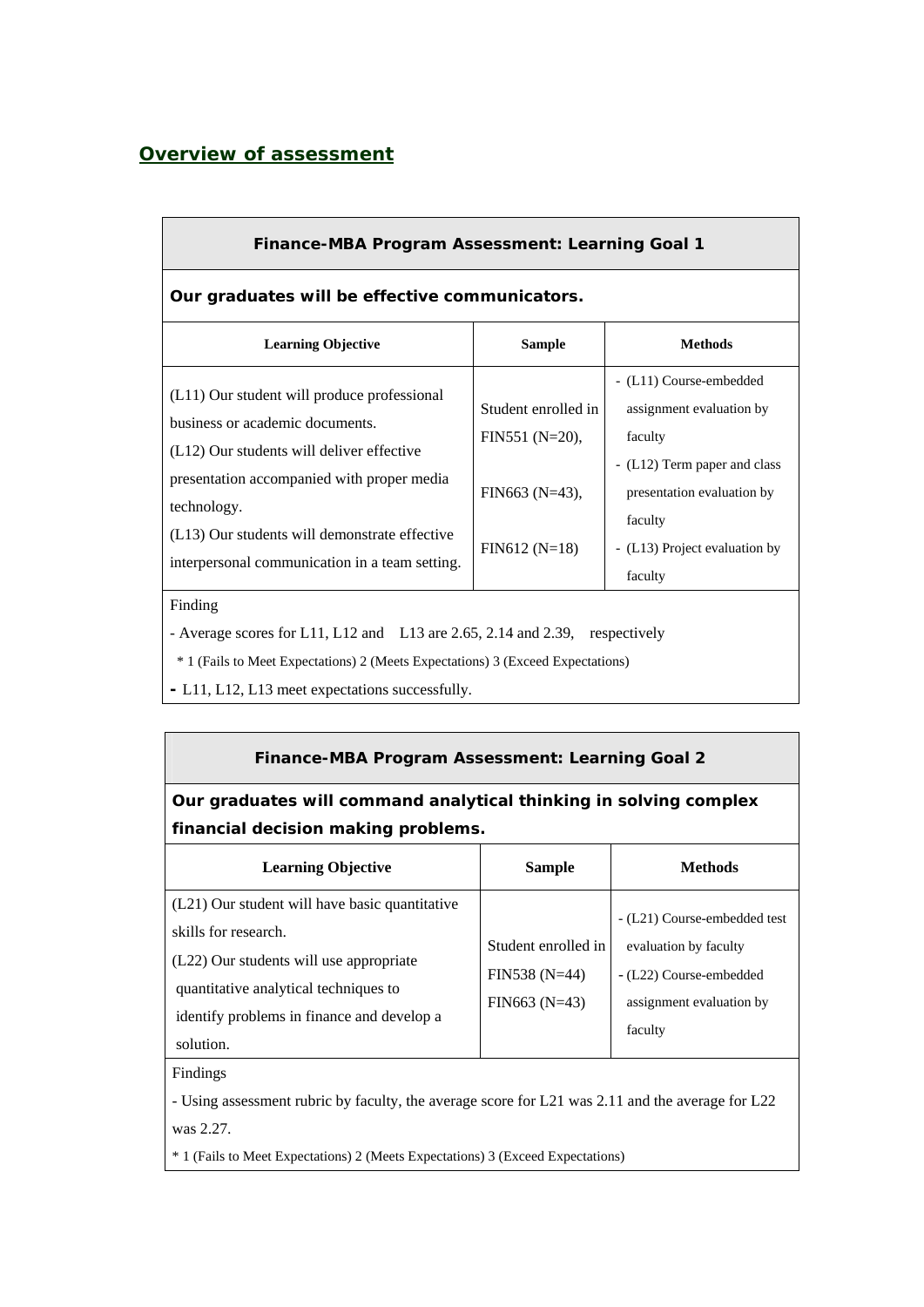**-** L21 and L22 meet expectations.

### **Finance-MBA Program Assessment: Learning Goal 3**

#### **Our graduates will have a global perspective.**

| <b>Learning Objective</b>                                                                                                                                                                                                                                                                                                                   | <b>Sample</b>                                                                 | <b>Methods</b>                                                                                                                                                                                     |
|---------------------------------------------------------------------------------------------------------------------------------------------------------------------------------------------------------------------------------------------------------------------------------------------------------------------------------------------|-------------------------------------------------------------------------------|----------------------------------------------------------------------------------------------------------------------------------------------------------------------------------------------------|
| (L31) Our student will understand global<br>business issues and relate current issues to<br>emerging business opportunities.<br>(L32) Our students will have command of<br>business English or other language of global<br>financial markets.<br>(L33) Our students will be able to network and<br>collaborate with global finance leaders. | Student enrolled in<br>FIN687 (N=14),<br>FIN663 $(N=43)$ ,<br>$FIN723 (N=45)$ | - (L31) Course-embedded test<br>evaluation by faculty<br>- (L32) OPI, Class participation<br>and case & term project<br>presentation evaluation by<br>faculty<br>- (L33) course-embedded<br>survey |

Finding

- The average scores for L31, L32 and L33 are 1.89, 2.37, and 2.73, respectively

\* 1 (Fails to Meet Expectations) 2 (Meets Expectations) 3 (Exceed Expectations)

**-** L32 and L33 meet expectations but L31 does not meet expectations.

- All Finance MBA student should pass OPI level test (Official business English speaking capability test). If any student fails to get AS or higher OPI level, he/she need take 2 English proficiency

courses. And every Finance MBA student should study one semester abroad (most cases in U.S.).

Thus, Finance MBA students are trained to have high skilled business English capability.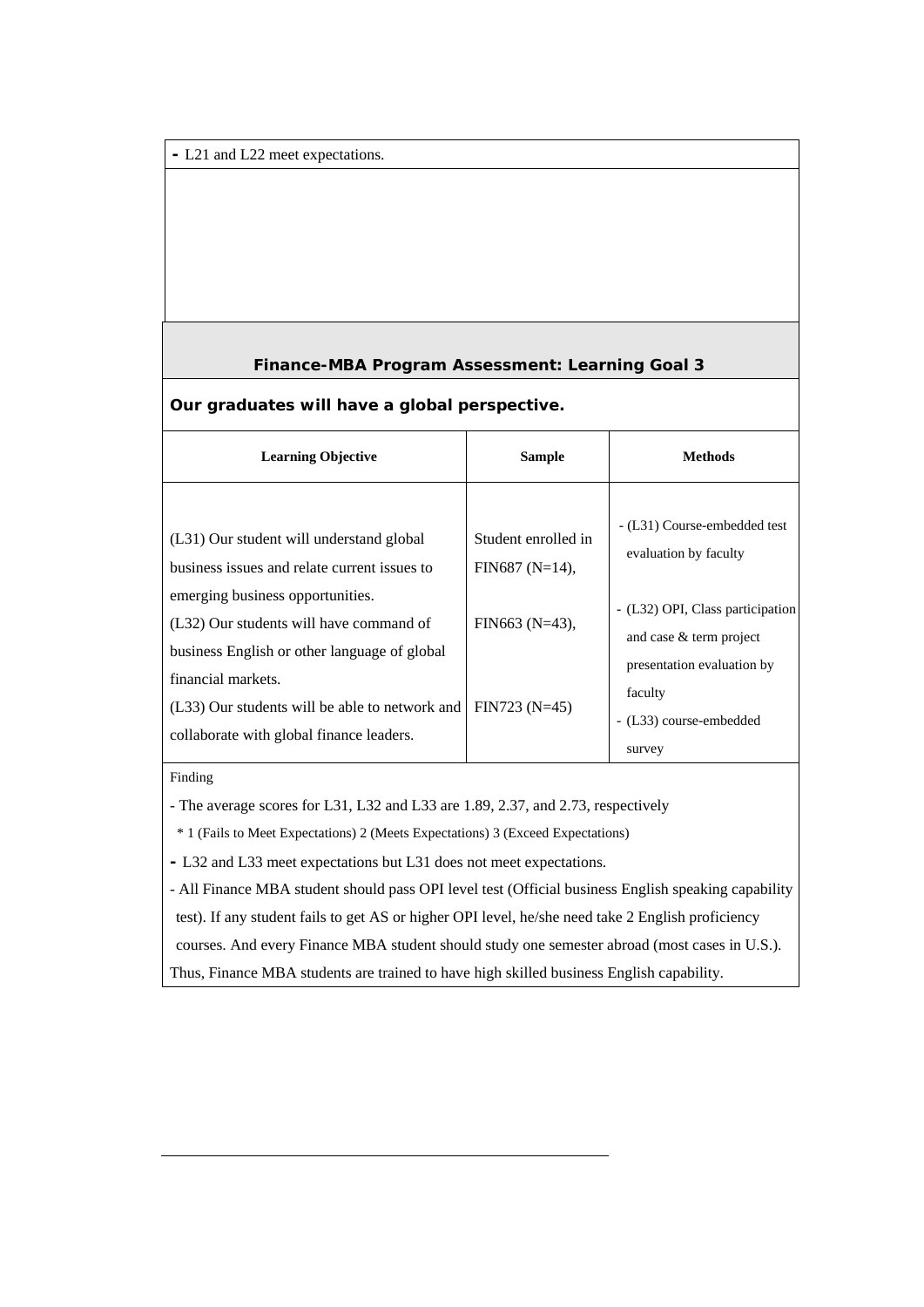### **Finance-MBA Program Assessment: Learning Goal 4**

**Our graduates will understand the gravity of ethical behavior and corporate social responsibility.** 

| <b>Learning Objective</b>                                                                                                                                                                                                                                   | Sample                                | <b>Methods</b>                                                                                                   |
|-------------------------------------------------------------------------------------------------------------------------------------------------------------------------------------------------------------------------------------------------------------|---------------------------------------|------------------------------------------------------------------------------------------------------------------|
| (L41) Our student will identify ethical<br>issues in financial services industry<br>and be able to recognize and evaluate<br>alternative courses of action.<br>(L42) Our students will know the<br>professional code of conduct within<br>their discipline. | Student enrolled in<br>$FIN500(N=52)$ | (L41) Course-embedded test<br>evaluation by faculty<br>(L42) Course-embedded<br>assignment evaluation by faculty |
| Finding                                                                                                                                                                                                                                                     |                                       |                                                                                                                  |

- The average scores for L41 and L42 are 2.27 and 2.16, respectively.

\* 1 (Fails to Meet Expectations) 2 (Meets Expectations) 3 (Exceed Expectations)

**-** L41 and L42 meet expectations successfully.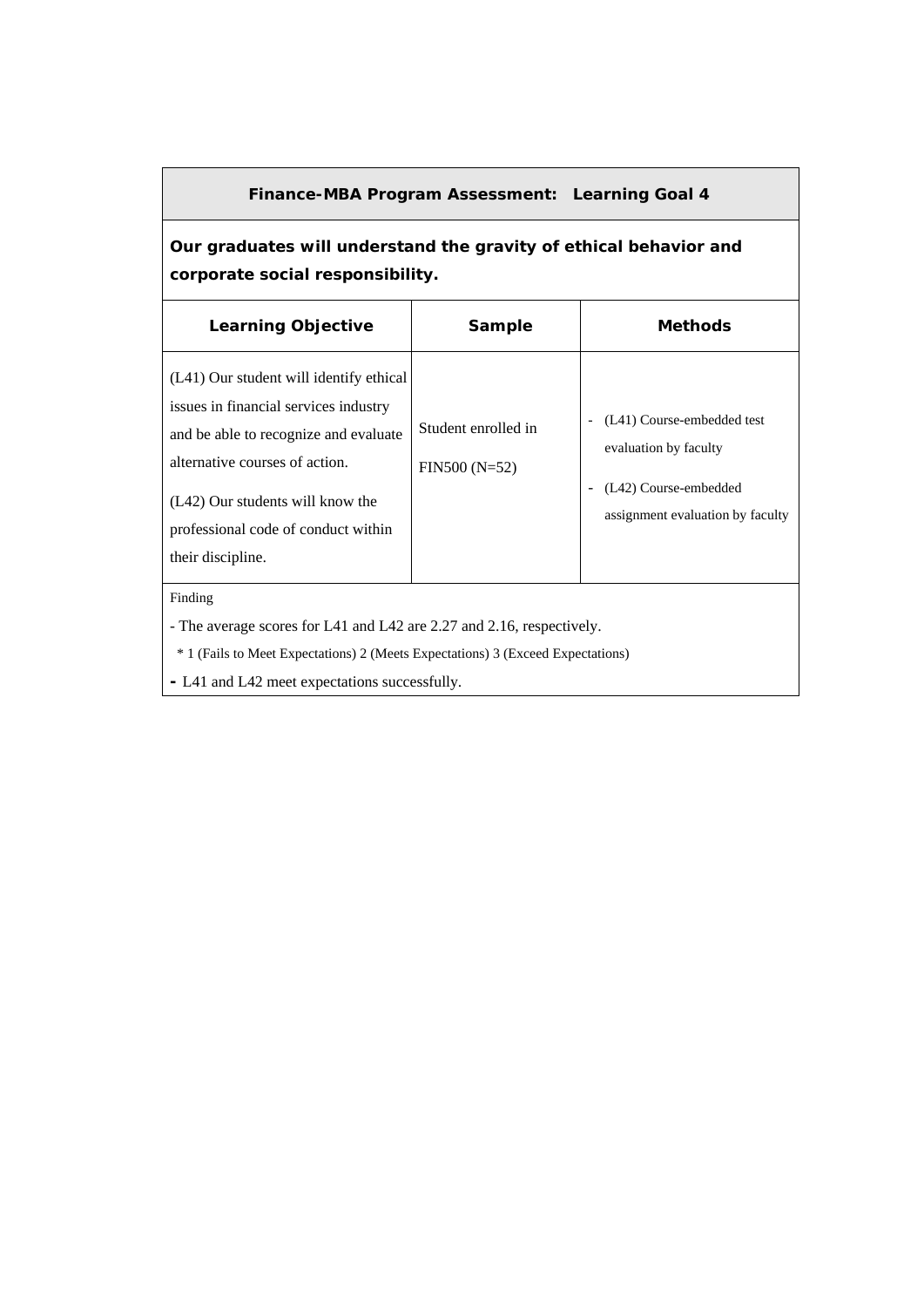## *Data Analysis and Results*

| Assessment Learning Goal 1: FIN551 / FIN663 / FIN612 |                |          |          |                         |              |    |          |    |                |              |    |    |    |                |    |   |    |  |
|------------------------------------------------------|----------------|----------|----------|-------------------------|--------------|----|----------|----|----------------|--------------|----|----|----|----------------|----|---|----|--|
| <b>Total</b>                                         | $L 11$ (Trait) |          |          |                         |              |    |          |    | $L 12$ (Trait) |              |    |    |    | $L 13$ (Trait) |    |   |    |  |
| point                                                |                | 2        | 3        | $\overline{\mathbf{4}}$ | 5            | 6  | 7        | 8  |                | $\mathbf{2}$ | 3  | 4  | 5  | 6              | 1  | 2 | 3  |  |
| 3 point                                              | 15             | 12       | 15       | 14                      | 14           | 12 | 10       | 12 | 16             | 16           | 10 | 11 |    | 11             | 6  | 8 | 11 |  |
| 2 point                                              | 5              | 8        | 5        | 6                       | 6            | 8  | 10       | 8  | 16             | 22           | 27 | 27 | 26 | 27             | 11 | 8 |    |  |
| 1 point                                              |                | $\theta$ | $\Omega$ | $\Omega$                | $\mathbf{0}$ | 0  | $\Omega$ | 0  | 11             | 5            | 6  | 5  | 6  | 5              |    | ◠ |    |  |

\* Criteria: 1 (Fails to Meet Expectations) 2 (Meets Expectations) 3 (Exceeds Expectations)

\* Unit: person (point)

| Assessment Learning Goal 2: FIN538/FIN663 |          |              |                                  |    |    |    |                       |    |    |    |    |    |
|-------------------------------------------|----------|--------------|----------------------------------|----|----|----|-----------------------|----|----|----|----|----|
| <b>Total</b>                              |          |              | $L 22$ (Trait)<br>$L 21$ (Trait) |    |    |    |                       |    |    |    |    |    |
| point                                     |          | $\mathbf{2}$ | 3                                | 4  | 5  |    | 5<br>3<br>2<br>4<br>6 |    |    |    |    |    |
| 3 point                                   | 12       | 15           |                                  | 13 | 11 | 16 | 28                    | 15 | 11 | 17 | 21 | 16 |
| 2 point                                   | 32       | 28           | 32                               | 21 | 16 | 21 | 10                    | 23 | 27 | 21 | 16 | 16 |
| 1 point                                   | $\theta$ |              | 5                                | 10 | 17 | 6  | 5                     | 5  | 5  | 5  | 6  |    |

\* Criteria: 1 (Fails to Meet Expectations) 2 (Meets Expectations) 3 (Exceeds Expectations)

\* Unit: person (point)

| Assessment Learning Goal 3: FIN687 / FIN663 / FIN723 |    |  |                |    |                |    |    |                |    |  |  |
|------------------------------------------------------|----|--|----------------|----|----------------|----|----|----------------|----|--|--|
| <b>Total</b>                                         |    |  | $L 31$ (Trait) |    | $L$ 32 (Trait) |    |    | $L$ 33 (Trait) |    |  |  |
| point                                                |    |  |                |    |                |    |    |                |    |  |  |
| 3 point                                              |    |  |                |    | 16             | 28 | 16 | 37             | 32 |  |  |
| 2 point                                              | 10 |  |                | 14 | 19             | 11 | 27 | 8              |    |  |  |
| point                                                |    |  |                |    | 8              |    |    |                |    |  |  |

\* Criteria: 1 (Fails to Meet Expectations) 2 (Meets Expectations) 3 (Exceeds Expectations)

\* Unit: person (point)